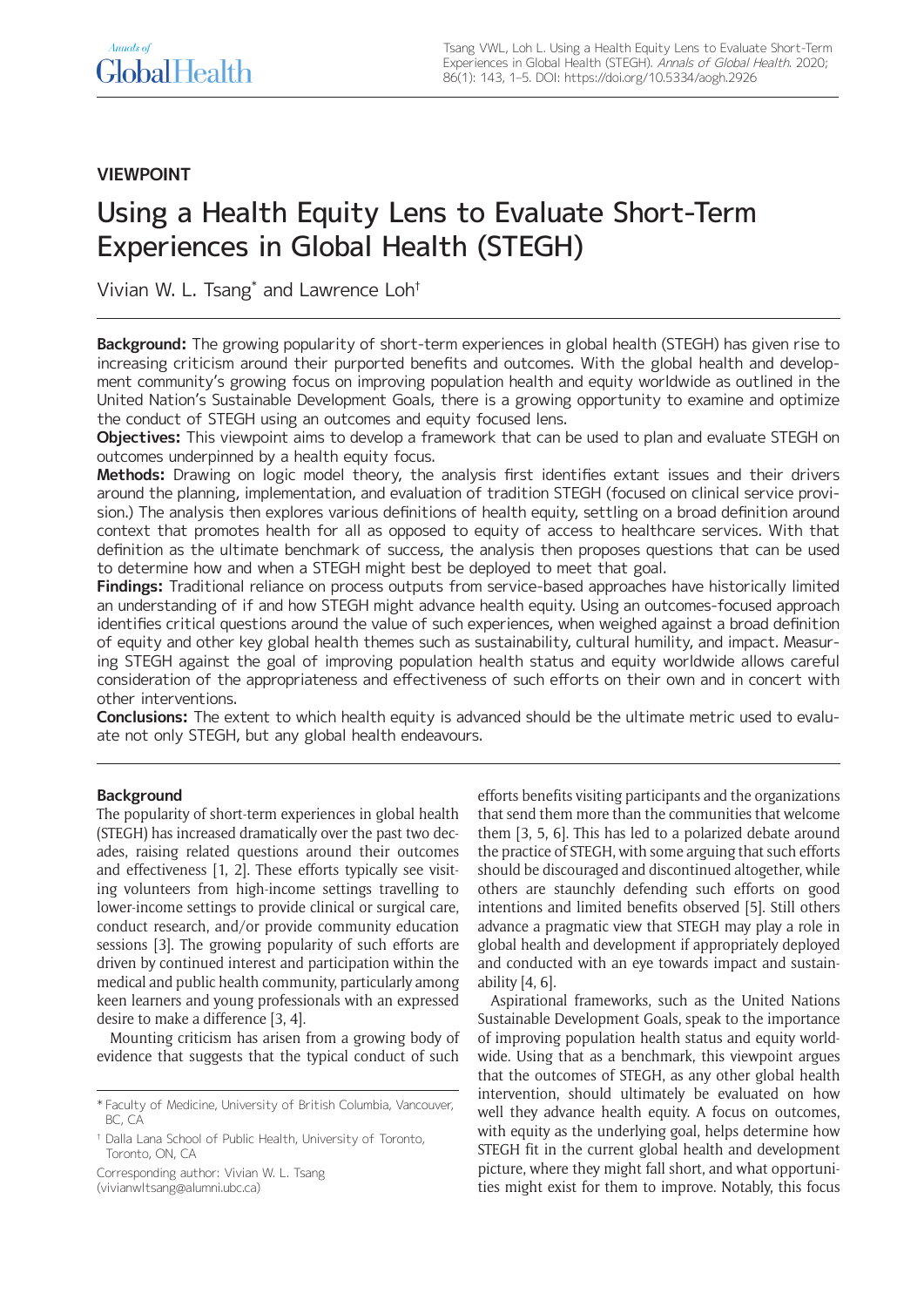is also anticipated to reinforce the concept that access to healthcare is only one determinant in what ultimately improves health equity.

# **Towards an Outcomes-Focused Approach in STEGH**

An outcomes-focused assessment draws on the logic model framework, which considers program inputs, activities, outputs, and outcomes to plan and evaluate an intervention. First proposed by Wholey in 1979 to clarify the efficiency, effectiveness, and responsiveness of government programs, logic models have since proliferated across numerous sectors, including global health. This conceptual model systematically ties program elements into observable measures at different points in time, with outputs usually being more proximal to the intervention [7, 8].

Since many STEGH are traditionally focused on clinical service provision, process outputs are the most commonly used measures of success (e.g. numbers of patients seen or screened, operations conducted, pills distributed, or tests and images completed) [9, 10]. Far less common is the measurement of STEGH success against defined health *outcomes* [11]. There are several reasons for this. First, the short-term nature of STEGH limits data collection and the measurement of intermediate outcomes. Programs don't typically focus on conducting detailed evaluations in a competitive funding environment, preferring to measure success on short-term outputs rather than long-term outcomes [11]. Second, outcomes are often seen at a time period far distal from the time of intervention. This means that proximal outputs are often used as proxy measurements, but in the absence of a clear, evidentiary supported link to a distal outcome, the proximal output alone is not always meaningful in assessing the ultimate long-run impacts of interventions [12]. Finally, the provision of downstream care and service is often preferred, even if it does not address the root cause of ill health. Programs often favour this focus since funders and supporters more easily understand defined outputs as opposed to nuanced, longer term outcomes.

Even absent data that links STEGH activities to health outcomes, focusing on those outcomes can generate hypotheses as to whether traditional service-focused STEGH are driving greater health equity. Typically, the activities undertaken by STEGH depend on which volunteers come (i.e. who wants to go to that locale) and the skills and services they wish to engage [13, 14]. This often results in host communities hosting separate, uncoordinated efforts that limits their overall scalability and impact. As an example, clinical STEGH are particularly vulnerable to such impacts on outputs and outcomes if local context and coordination is not considered; one study found that a hospital in the Dominican Republic welcomed STEGH on week to month-long experiences to perform everything from tubal ligation surgery, to dialysis services, to mobile primary clinics, to research and public health education [15].

Efforts that prioritize community development often have more pronounced long-term impacts in addressing the root causes of ill health; clinical interventions, by contrast, usually focus on fixing the disease rather than the conditions that foster its development. Despite this, the focus of most STEGH is largely clinical, since broader community development interventions typically require a longer and more sustained commitment. Clinically focused STEGH may try to address this challenge by incorporating clinical preventive work rather than simply providing downstream care, but this has its own challenges. Preventive work requires careful monitoring, continuity of care, and the deployment of screening or mitigating interventions at the right point in time, which is often at odds with the philosophy of many STEGH that "something is better than nothing at all."

Finally, a focus on outcomes also requires an examination of the indirect impacts associated with the conduct of STEGH. The application of a logic model often suggests that communities may benefit more significantly from improvements made to local social or economic systems rather than direct healthcare interventions [16, 17]. Salient to STEGH, literature suggests such efforts can negatively impact communities indirectly through diverting scarce community resources to host STEGH rather than improving local systems and agencies, or trauma and anguish from receiving culturally incongruent care [2–4].

All told, without focusing on prevention or broader community development, most traditional STEGH provide brief, downstream care with significant impacts for communities; this is amplified by rapid cycling between incoming teams. On its face, such a model precludes the delivery of meaningful, lasting, and measurable outcomes.

# **To STEGH or Not to STEGH?**

The considerations described above highlight the importance of reorienting the planning and evaluation of STEGH towards outcomes. An optimal approach to designing STEGH would ideally start by using a logic model to define the problem, desired outcomes, and a plan to achieve these outcomes based on evidence, data, and context [16, 17]. Such an approach, at the very least, would allow sober second thought about whether STEGH are even the right intervention to deploy. A truism in public health reminds that the best trauma system in the world does nothing to address the health impact of motor vehicle collisions; applied to STEGH, the same analogy quickly demonstrates that such efforts are not a panacea. In both limited and well-resourced settings, a singular focus on clinical service often falls short of addressing the antecedent causes of ill health.

There may yet be situations where the deployment of a STEGH may be warranted—but this requires a change from the prevailing paradigm of "something is better than nothing" towards addressing community-identified health priorities. With health equity as the foundation, the first step is to determine key metrics for success and then incorporate STEGH into an overall plan that aims to achieve identified priorities (e.g. STEGH being undertaken together with advocacy efforts by volunteers in their home country that aim to address underlying drivers of global inequities). This develops an understanding that also informs planning, recruitment of the right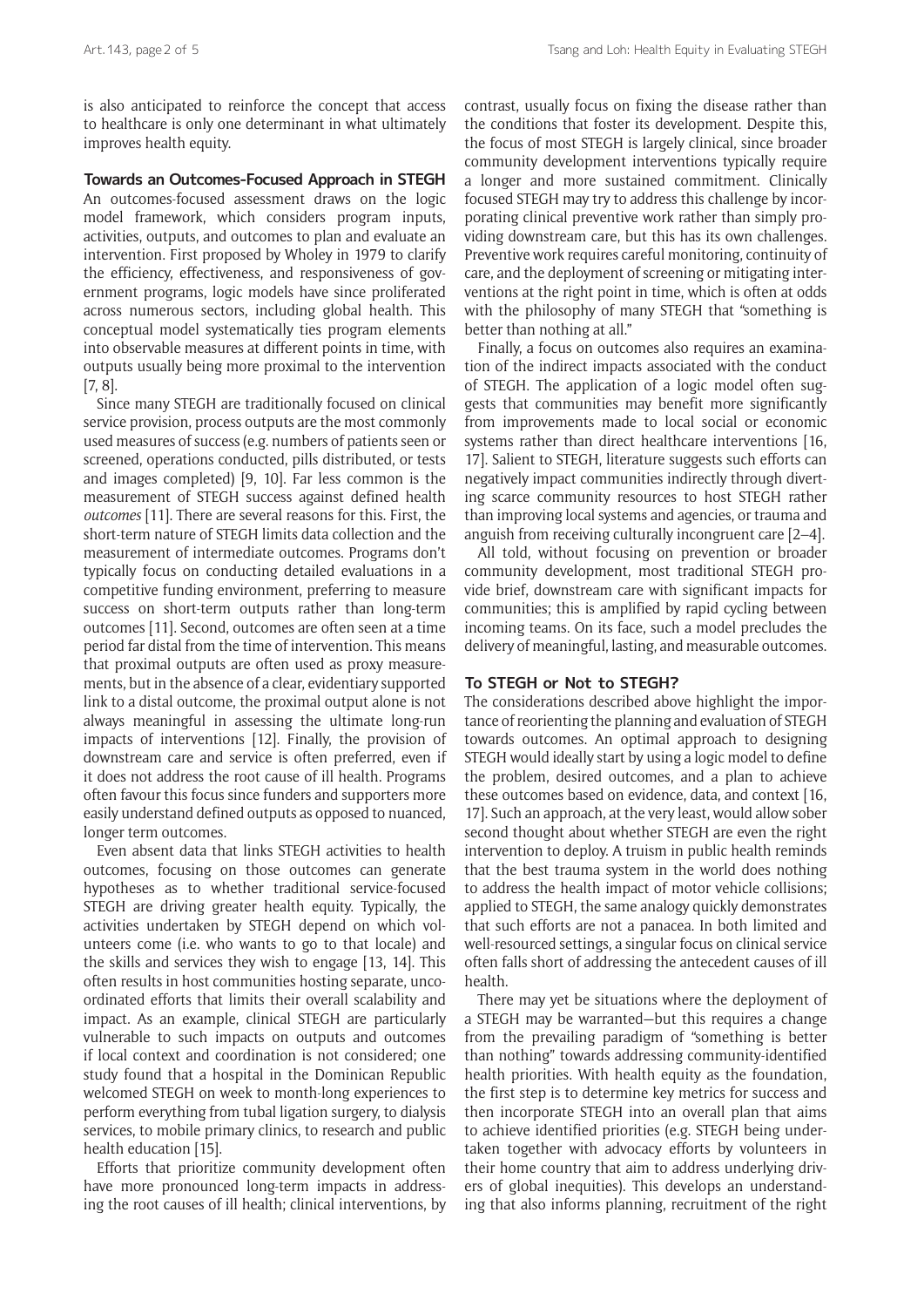volunteers with the right skills, and a focus on activities that drive towards outcomes and are undertaken responsibly, impactfully, and in alignment with established community systems.

Most importantly, improved community outcomes should be the primary focus of any STEGH, with learning or development outcomes for participants and sending organizations coming second. Hosting communities should also be empowered to direct work towards priorities that advance health in a lasting manner (e.g. programs that support access to education, clean water, and improved social and economic systems) rather than healthcare provision (e.g. short-term primary care clinics).

A simple series of questions could thus be used to evaluate proposed STEGH:

- $\cdot$  What is the desired priority or outcome? (Typically, most STEGH should aim to improve health/promote health equity.)
- $\cdot$  Does STEGH have a role in achieving this priority? ° This can be assessed based on various considerations (e.g. context, data, evidence of impact, etc.).
- If STEGH have a role: what is that role and how does this direct planning, implementation, and evaluation?
- If STEGH does not have a role: do not deploy a STEGH. Instead, determine alternative interventions, if any, that might drive towards the desired outcome (e.g. advocacy for policy change at home; social marketing campaigns to raise awareness and influence decision-makers; direct provision of resources or funding to shore up local capacity; etc.).

Drawing on logic models, this simple sequence of questions helps to determine priority community needs and whether STEGH are placed to address those in a manner that is responsible and impactful [16–18]. Considering the current format of STEGH, these questions likely uncover the need for a significant reexamination, particularly as addressing the many determinants that drive poor health and wellbeing must be undertaken at a broad contextual level, rather than through the provision of service. Seen this way, most well-intentioned volunteers might see better results towards their desired outcomes from other interventions instead of participating in STEGH [19].

#### **The Equity Imperative**

In refocusing STEGH planning towards outcomes, this paper has argued that the promotion of greater health equity must be imperative. This is grounded in an understanding that the ultimate goal of any global health intervention, including STEGH, should be to improve health and wellbeing, regardless of any intermediate outputs or outcomes described.

Critically important to this understanding is the definition of health equity, which is sometimes still confused. One common definition traces its lineage from the World Health Organization's 1948 charter, subsequently built on by the tenets of the Ottawa Charter for Health Promotion, which presents the idea that health is an ideal state and everyday resource for people that must be protected, promoted, optimized, and where necessary, restored [20]. In this school of thought, health equity speaks to the idea that all should reach their full health potential without disadvantage owing to various determinants and circumstances that are governed by context [21].

Stated simply, this definition suggests that advancing health equity requires interventions that create conditions for all to achieve optimal health. This means that access to healthcare is only one part of the puzzle; contexts and environments beyond healthcare must also be shaped to address the underlying factors that perpetuate poor health and inequities.

The second common and competing definition of health equity relates to the idea that there should be equity of access to healthcare services [22]. This has conceptually arisen from key global declarations, starting with Alma-Ata and its call for universal access to essential primary health care services, reaffirmed recently in Astana [23]. While both of these declarations include preventive measures and community development in their definition of primary healthcare, this viewpoint promotes the idea that equity in access to healthcare drives better health. Recent efforts on universal health coverage reflect this thinking, with programs aimed at improving healthcare service access, quality, and financing.

While evidence is clear that primary healthcare provides more cost-effective outcomes than specialist care within healthcare services, literature also clearly demonstrates that access to healthcare services is only one part of what makes people healthy [24]. Certainly, access to healthcare will not sustainably improve the health of communities if the context outside the clinic continues to make them sick. Applying this to STEGH planning and evaluation suggests that such efforts should be measured against the broader concept of health equity, as opposed to improving access to healthcare alone.

#### **What it Means: For STEGH, and for Global Health and Development**

Many people who participate in STEGH go abroad with good intentions—they wish to make a difference for the communities they are welcomed into, to ultimately address the disparities in health status that they are seeing by giving of their time and resources. This means that using the yardstick of greater health equity is even more crucial to ensure that their well-intentioned endeavours are reaching the desired outcomes that they propose, and more importantly, those of the communities that host them.

There are certainly some STEGH that would fare well on this yardstick—cleft palate repair is one that comes to mind. Considering the specific deficit in pediatric surgeons and in particular, pediatric plastic surgeons in many lower-middle-income countries, if properly conducted, with appropriate protocols for follow-up and supports for patients, this life-changing surgery might provide physical and mental health dividends for those patients in the long run [25–27].

However, many other traditionally conducted STEGH present limitations that leave them short in driving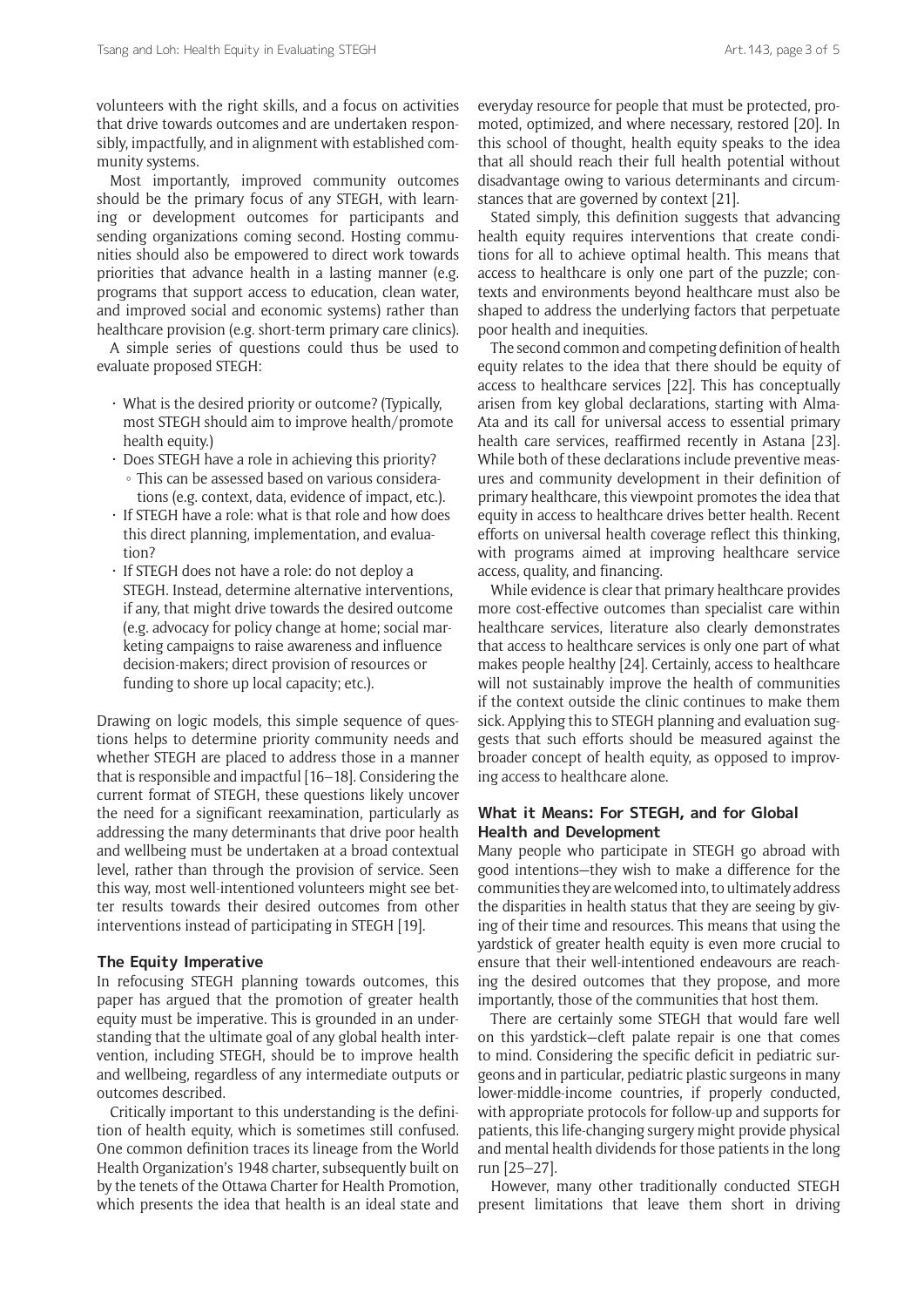towards greater health equity. Take, for example, a common example in literature: the STEGH that provides primary care to disadvantaged populations around the world. Stories abound of volunteers visiting communities, setting up ad-hoc clinics in local churches or school, providing medical services like consultations for a variety of ailments, dental services like cleaning of teeth, and even health promotion activities such as education around nutritious foods to eat or brushing teeth [28–31]. There is almost always Tylenol that can be given for a cold; parasitic medication to reduce the burden of parasites; and laughing and smiling faces as volunteers explain food groups and ways to stay healthy. The process outputs might show that hundreds of patients were seen that day, or that dozens of sessions were delivered.

Yet after the STEGH team leaves, the context remains. Nutrition advice is compromised because the food supply is inconsistent and parasites return, since shelter and hygiene remain inadequate. Escaping poverty remains difficult as entrenched economic and political systems limit job opportunities and community development; perhaps corrupt authorities even target this specific community because they know there are goods to be had—medicines and other charitable items left behind by the visiting team [15].

This example demonstrates the stark reality that the true "health system" is society and the structures that govern it, including healthcare services. It highlights the importance of assessing any intervention with careful identification and pursuit of specific health outcomes. Addressing these challenges requires that STEGH be deployed, not on their own as a panacea, but in a considered manner, as part of a comprehensive strategy to address all the various elements that threaten health equity. It also bears repeating that the comprehensive strategy would need to carefully consider other alternative interventions such as social, political, and economic improvements that could address the broader context that impacts health in the first place as well.

#### **Conclusion**

Healthcare systems in well-resource settings already struggle to focus on health equity beyond access; too often, these systems intervene curatively without resourcing public health and other agencies that work on underlying determinants that might actually be better placed to drive healthy equity.

The same challenges are seen in service-focused STEGH, which are a popular archetype for "making a difference" in global health. Focusing on outcomes, particularly health equity, would improve the deployment of such interventions and better harness the good intentions of participants. Such a focus would also act as a reminder that access to care alone is only one part of achieving health equity, and encourage the deployment of STEGH alongside broader population health efforts to protect, promote, and optimize health in the community, beyond the walls of hospitals and clinics.

Beyond STEGH, the global health and development community and even healthcare practitioners at home would benefit from approaching proposed interventions with one question to start: Does this intervention actually

improve health outcomes, and ultimately promote better health equity for all?

# **Competing Interests**

The authors have no competing interests to declare.

#### **Author Contribution**

The authors listed all have access to data and a role in writing the manuscript.

#### **References**

- 1. **Dowell J, Merrylees N.** Electives: Isn't it time for a change? *Med Educ.* Feb. 2009; 43(2): 121–126. DOI: <https://doi.org/10.1111/j.1365-2923.2008.03253.x>
- 2. **Provenzano AM, Graber LK, Elansary M, Khoshnood K, Rastegar A, Barry M.** Short-term global health research projects by US medical students: Ethical challenges for partnerships. *Am J Trop Med Hyg*. Aug; 83(2): 211–214. DOI: [https://doi.](https://doi.org/10.4269/ajtmh.2010.09-0692) [org/10.4269/ajtmh.2010.09-0692](https://doi.org/10.4269/ajtmh.2010.09-0692)
- 3. **Melby MK, Loh LC, Evert J, Prater C, Lin H, Khan OA.** Beyond medical "missions" to impact-driven Short-Term Experiences in Global Health (STEGHs): Ethical principles to optimize community benefit and learner experience. *Acad Med*. May 2016; 91(5): 633–638. DOI: [https://doi.org/10.1097/](https://doi.org/10.1097/ACM.0000000000001009) [ACM.0000000000001009](https://doi.org/10.1097/ACM.0000000000001009)
- 4. **Shah S, Lin HC, Loh LC.** A comprehensive framework to optimize Short-Term Experiences in Global Health (STEGH). *Global Health*. Apr 2, 2019; 15(1): 27. DOI:<https://doi.org/10.1186/s12992-019-0469-7>
- 5. **Sullivan N.** International clinical volunteering in Tanzania: A postcolonial analysis of a Global Health business. *Global Public Health*. Mar 2018; 13(3): 310–324. DOI: [https://doi.org/10.1080/17441692.](https://doi.org/10.1080/17441692.2017.1346695) [2017.1346695](https://doi.org/10.1080/17441692.2017.1346695)
- 6. **Rozier M.** Ethics of Short-Term Experiences in Global Health: Engaging skeptics of change. *Annals of Global Health*. 2019; 85(1). DOI: [https://doi.](https://doi.org/10.5334/aogh.2529) [org/10.5334/aogh.2529](https://doi.org/10.5334/aogh.2529)
- 7. **Henert E, Taylor-Power, E.** Developing a Logic Model: Teaching and Training Guide. 2008.
- 8. **Wholey JS.** Evaluation Promise and Performance*.* Urban Institute; 1979.
- 9. **McQueen KA, Hyder JA, Taira BR, Semer N, Burkle FM, Jr, Casey KM.** The provision of surgical care by international organizations in developing countries: A preliminary report. *World Journal of Surgery*. Mar 2010; 34(3): 397–402. DOI: [https://](https://doi.org/10.1007/s00268-009-0181-5) [doi.org/10.1007/s00268-009-0181-5](https://doi.org/10.1007/s00268-009-0181-5)
- 10. **Andrea Vicini SJ.** Social justice and the promotion of the common good in medical missions to lowresourced countries. *Annals of Global Health*. 2019; 85(1). DOI:<https://doi.org/10.5334/aogh.2519>
- 11. **Sykes KJ.** Short-term medical service trips: A systematic review of the evidence. *Am J Public Health*. Jul 2014; 104(7): e38–48. DOI: [https://doi.](https://doi.org/10.2105/AJPH.2014.301983) [org/10.2105/AJPH.2014.301983](https://doi.org/10.2105/AJPH.2014.301983)
- 12. **Derose SF, Schuster MA, Fielding JE, Asch SM.** Public health quality measurement: Concepts